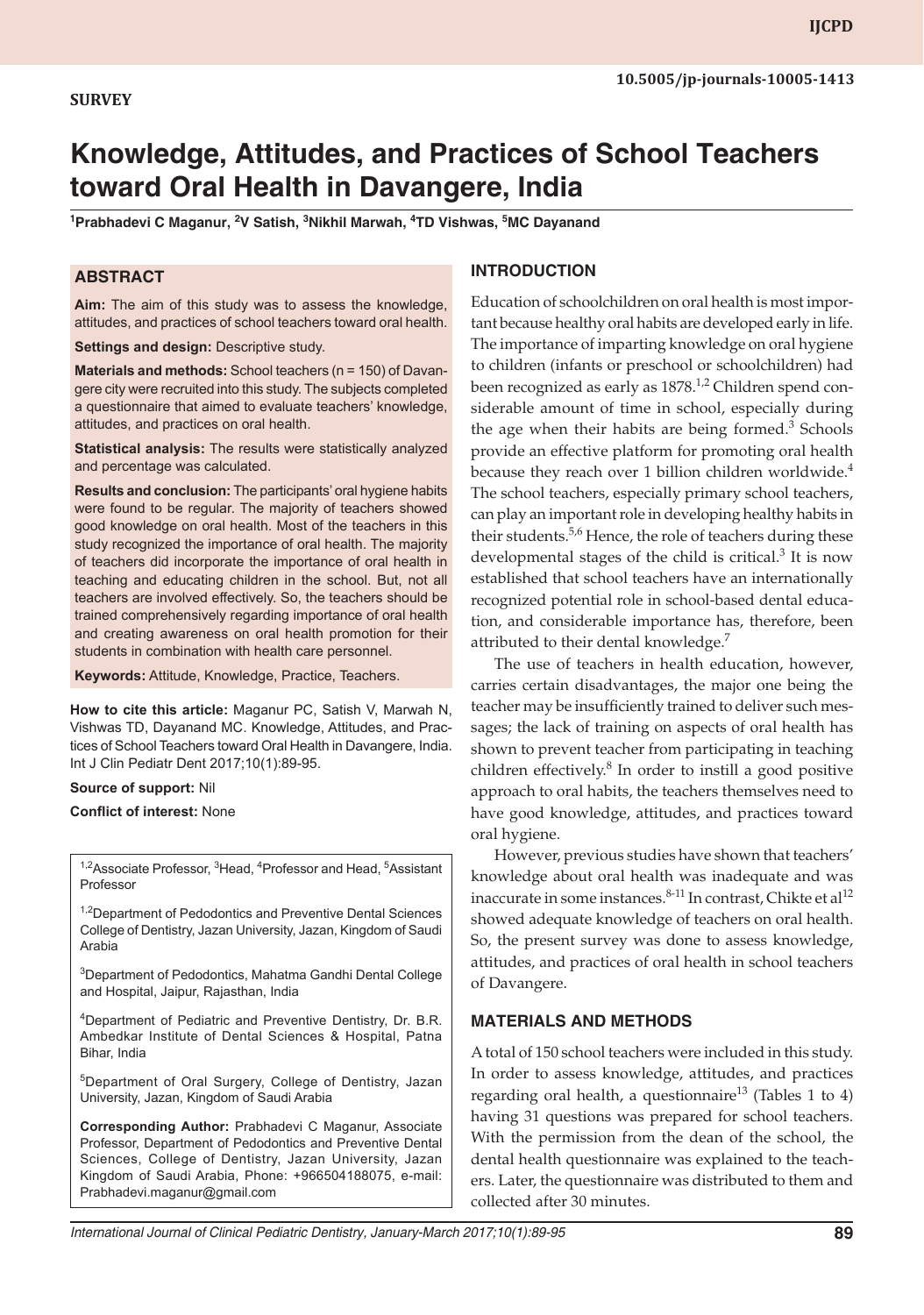## **RESULTS**

The results were tabulated and percentage (100%) was calculated and conclusions were drawn. This survey presented a comprehensive overview of the knowledge, attitudes, and practices of school teachers in Davangere schools.

Table 1 describes knowledge of teachers on oral health. All the teachers in the study knew the fact that oral health does have a role in general health.

Around 36% of teachers concluded that irregular brushing causes decay, 14.7% contributed for gum diseases, 16% of teachers concluded that it will lead to bad breath, 16.7% concluded that irregular brushing causes stains on teeth. Only 17.3% concluded that all the factors are caused due to irregular tooth brushing. About 23.3% of teachers concluded dental problems are due to eating sweets and ice creams. About 58% of teachers agreed for improper brushing. Only 1.3% of teachers concluded that dental problems are due to not visiting the dentist regularly and rinsing mouth. Only 16.7% of teachers pertained to the fact that all the factors cause dental problems. Around 58% of teachers concluded that brushing alone can prevent dental problems, 14% reported that avoiding sticky food and sweets can prevent dental problems and 0.7% teachers concluded that rinsing mouth after meals can prevent dental problems. Only 9.3% of teachers visited the dentist regularly. About 18% of teachers concluded that all the factors are important in prevention of dental problems.

All the teachers (100%) knew that a clean mouth can prevent tooth decay and dentists can clean and polish their teeth. About 56.7% of teachers were aware that their toothpaste contains fluoride and were using it, 12.5% were not using fluoridated toothpaste, and 31.3% were unaware of fluoridated toothpaste. About 46% of teachers were aware of flossing and 54% of teachers were not aware of flossing. Around 47.3% of teachers pertained to the fact that regular cleaning of mouth can prevent bad smell, 14% of teachers accepted that it can reduce the bleeding of gums, 3.3% of teachers concluded that it reduces the loosening of the gums, and 15.3% teachers said that it reduces the loss of teeth. About 20% of teachers accepted that regular cleaning of teeth can reduce all the above-mentioned oral health problems.

When attitudes of teachers on oral health was measured (Table 2), it was observed that all the teachers (100%) accepted the fact that maintenance of oral health is individual responsibility. About 91.3% of teachers accepted that periodical dental visit is required to maintain good oral health and only 7.3% of teachers denied it. Around 81.3% had visited the dentist. Only 18.7% had not visited the dentist. Among these, 31.3% visited with reason of decayed teeth, 20% visited for pain, 8% visited

|          | Table 1: Knowledge of teachers on oral health                   |              |                         |  |
|----------|-----------------------------------------------------------------|--------------|-------------------------|--|
|          | K1. Has oral health got any role in general health?             |              |                         |  |
|          |                                                                 | Total        | Percentage 100%         |  |
| a.       | Yes                                                             | 150          | 100                     |  |
| b.       | No                                                              | 00           | 00                      |  |
| С.       | Do not know                                                     | 00           | 00                      |  |
|          | K2. What does irregular toothbrushing cause?                    |              |                         |  |
|          |                                                                 | Total        | Percentage 100%         |  |
| a.       | Decay                                                           | 54           | 36                      |  |
| b.       | Gum disease                                                     | 22           | 14.7                    |  |
| C.       | <b>Bad breath</b>                                               | 25           | 16.0                    |  |
| d.       | Stains on teeth                                                 | 24           | 16.70                   |  |
| е.       | Nothing                                                         | 00           | 0                       |  |
| f.       | All of the above                                                | 26           | 17.3                    |  |
|          |                                                                 |              |                         |  |
|          | K3. Why do we get dental problems?                              |              |                         |  |
|          |                                                                 | Total        | Percentage 100%         |  |
| а.       | Eating sweets and ice creams                                    | 35           | 23.3                    |  |
| b.       | Not brushing properly                                           | 87           | 58                      |  |
| С.       | Not rinsing the mouth                                           | 02           | 1.3                     |  |
| d.       | Not regularly visiting a dentist                                | 02           | 1.3                     |  |
| е.       | All of the above                                                | 25           | 16.7                    |  |
|          | K4. How can you prevent dental problems?                        |              |                         |  |
|          |                                                                 | Total        | Percentage 100%         |  |
| a.       | Avoiding sweets and sticky foods                                | 21           | 14                      |  |
| b.       | Brushing properly                                               | 87           | 58                      |  |
| C.       | Mouthrinsing after meals                                        | 01           | 0.70                    |  |
| d.       | Regularly visiting a dentist                                    | 14           | 9.3                     |  |
| е.       | All of the above                                                | 27           | 18                      |  |
|          | K5. Do you know that a clean mouth can prevent tooth decay?     |              |                         |  |
|          |                                                                 | Total        | Percentage 100%         |  |
| a.       | Yes                                                             | 150          | 100                     |  |
| b.       | No                                                              |              |                         |  |
|          | K6. Do you know that a dentist can clean and polish your teeth? |              |                         |  |
|          |                                                                 | Total        | Percentage 100%         |  |
| a.       | Yes                                                             | 150          | 100%                    |  |
| b.       | No                                                              |              |                         |  |
|          |                                                                 |              |                         |  |
|          | K7. Does your toothpaste contain fluoride?                      | <b>Total</b> |                         |  |
|          | Yes                                                             | 85           | Percentage 100%<br>56.7 |  |
| a.       | No                                                              | 18           | 12.5                    |  |
| b.<br>C. | Do not know                                                     | 47           | 31.3                    |  |
|          |                                                                 |              |                         |  |
|          | K8. Do you know what floss is?                                  |              |                         |  |
|          |                                                                 | Total        | Percentage 100%         |  |
| a.       | Yes                                                             | 69           | 46                      |  |
| b.       | No                                                              | 81           | 54                      |  |
|          | K9. Regular cleaning of mouth can prevent                       |              |                         |  |
|          |                                                                 | Total        | Percentage 100%         |  |
| а.       | Bleeding from gums                                              | 21           | 14                      |  |
| b.       | Loosening of gums                                               | 05           | 3.3                     |  |
| C.       | Loss of teeth                                                   | 23           | 15.3                    |  |
| d.       | <b>Bad smell</b>                                                | 71           | 47.3                    |  |
| е.       | All of the above                                                | 30           | 20                      |  |

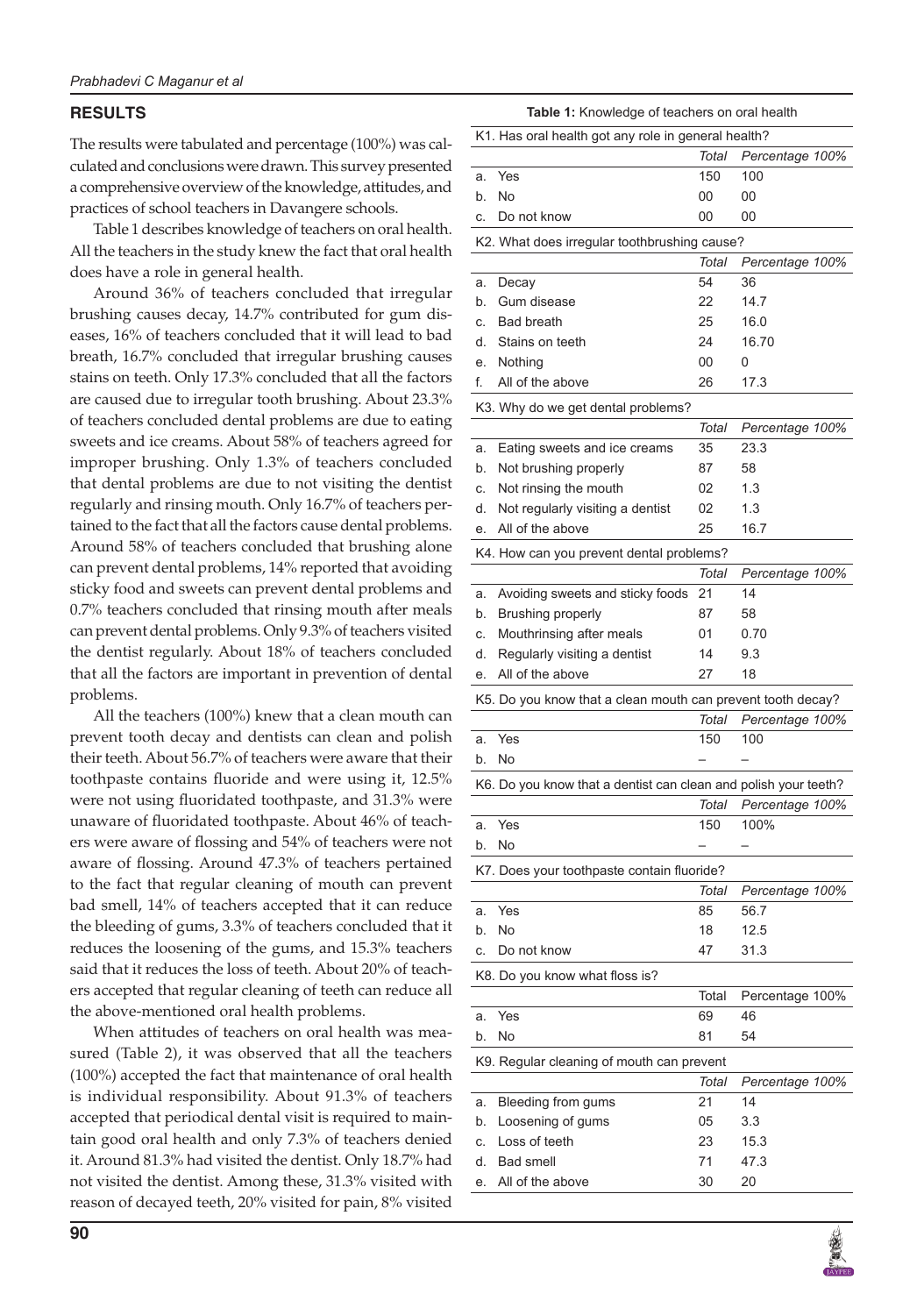*Knowledge, Attitudes, and Practices of School Teachers toward Oral Health in Davangere, India* 

| <b>Table 2:</b> Attitudes of teachers on oral health                          |                                                                    |       |                 |  |
|-------------------------------------------------------------------------------|--------------------------------------------------------------------|-------|-----------------|--|
| A1. Do you think maintaining a healthy mouth is individual<br>responsibility? |                                                                    |       |                 |  |
|                                                                               |                                                                    | Total | Percentage 100% |  |
| a.                                                                            | Yes                                                                | 150   | 100             |  |
| b.                                                                            | No                                                                 |       |                 |  |
|                                                                               | A2. Have you visited a dentist before?                             |       |                 |  |
|                                                                               |                                                                    | Total | Percentage 100% |  |
| a.                                                                            | Yes                                                                | 122   | 81.3            |  |
| b.                                                                            | No                                                                 | 28    | 18.7            |  |
|                                                                               | A3. If yes, then for what reason?                                  |       |                 |  |
|                                                                               |                                                                    | Total | Percentage 100% |  |
| a.                                                                            | Decay                                                              | 47    | 31.3            |  |
| b.                                                                            | Pain                                                               | 30    | 20              |  |
| C.                                                                            | Filling                                                            | 12    | 8               |  |
| d.                                                                            | Extraction                                                         | 5     | 3.3             |  |
| е.                                                                            | Any others specify                                                 | 28    | 18.7            |  |
|                                                                               | A A De vau think it is secuised to vieit a dentiat nesiedically to |       |                 |  |

A4. Do you think it is required to visit a dentist periodically to maintain the oral health?

|    |     | Total | Percentage 100% |
|----|-----|-------|-----------------|
| а. | Yes | 139   | 91.3            |
|    | No  | 11    | 7.3             |
|    |     |       |                 |

#### **Table 3:** Practices of teachers on oral health

|    | P1. How do you clean your teeth?              |              |                 |
|----|-----------------------------------------------|--------------|-----------------|
|    |                                               | Total        | Percentage 100% |
| a. | Toothbrush and toothpaste                     | 150          | 100             |
| b. | Toothbrush and toothpowder                    |              |                 |
| C. | Finger and toothpowder                        |              |                 |
| d. | Neem sticks                                   |              |                 |
| e. | Any others specify                            |              |                 |
|    | P2. How often you clean your teeth?           |              |                 |
|    |                                               | Total        | Percentage 100% |
| a. | Once daily                                    | 51           | 34              |
| b. | Twice daily                                   | 99           | 66              |
| C. | More than twice daily                         |              |                 |
| d. | After every meal                              |              |                 |
|    | P3. How do you brush your teeth?              |              |                 |
|    |                                               | Total        | Percentage 100% |
| a. | Use horizontal strokes                        | 28           | 18.70           |
| b. | Use vertical strokes                          | 36           | 24              |
| C. | Both in horizontal and vertical<br>directions | 65           | 43.3            |
| d. | Circular strokes                              | 21           | 14              |
|    | P4. How often do you change your brush?       |              |                 |
|    |                                               | <b>Total</b> | Percentage 100% |
| a. | Once in 3 months                              | 90           | 60              |
| b. | Once in 6 months                              | 42           | 28              |
| C. | Yearly once                                   | 0            | 0               |
| d. | When bristles get frayed up                   | 18           | 12              |
| е. | Do not know exactly                           |              |                 |
|    |                                               |              |                 |

|      | P5. What amount of paste do you apply on your brush?           |       |                 |  |
|------|----------------------------------------------------------------|-------|-----------------|--|
|      |                                                                | Total | Percentage 100% |  |
| a.   | Full length of bristles                                        | 56    | 37.3            |  |
| b.   | Half-length of bristles                                        | 86    | 57.4            |  |
| c.   | Pea-sized amount                                               | 8     | 5.3             |  |
|      | P6. Do you press the paste in between the bristles?            |       |                 |  |
|      |                                                                | Total | Percentage 100% |  |
| a.   | Yes                                                            | 62    | 41.3            |  |
| b.   | No                                                             | 88    | 58.7            |  |
|      | P7. Do you rinse your mouth after meals?                       |       |                 |  |
|      |                                                                | Total | Percentage 100% |  |
| a.   | Yes                                                            | 93    | 62              |  |
| b.   | No                                                             | 13    | 8.7             |  |
| c.   | Sometimes                                                      | 44    | 29.3            |  |
|      | P8. Do you clean your tongue?                                  |       |                 |  |
|      |                                                                | Total | Percentage 100% |  |
| a.   | Yes                                                            | 150   | 100             |  |
| b.   | No                                                             | 00    |                 |  |
|      | P9. How do you clean your tongue?                              |       |                 |  |
|      |                                                                | Total | Percentage 100% |  |
| a.   | Tongue cleaner                                                 | 102   | 68              |  |
| b.   | <b>Fingers</b>                                                 | 42    | 28              |  |
| c.   | Toothbrush                                                     | 6     | 4               |  |
| d.   | Any others specify                                             |       |                 |  |
|      | P10. Do you know any other oral hygiene aids?                  |       |                 |  |
|      |                                                                | Total | Percentage 100% |  |
| a.   | Yes                                                            | 143   | 95.3            |  |
| b.   | No                                                             | 7     | 4.7             |  |
| use? | P11. If you know any oral hygiene aids, then, which one do you |       |                 |  |
|      |                                                                | Total | Percentage 100% |  |
| a.   | Mouthwash                                                      | 109   | 72.6            |  |
| b.   | Dental floss                                                   | 20    | 13.3            |  |
| c.   | Tooth picks                                                    | 21    | 14              |  |

for filling, 3.3% visited for extraction, and 18.7% visited dentist for other reasons.

d. All of the above 00 e. Any others specify 00

Table 3 describes practices of teachers in oral health. All the teachers used toothbrush and toothpaste to clean their teeth. Around 34% of teachers brushed their teeth once daily and 66% do brush twice daily. Around 43.3% of teachers did brush their teeth both in the horizontal and vertical directions, 24% teachers did use vertical strokes, 18.7% use horizontal strokes, whereas 14% only used circular strokes while brushing. Majority of teachers (60%) change their toothbrush once in 3 months, 28% changed their toothbrush once in 6 months, and only 12% teachers changed their toothbrush when bristles get frayed up.

*International Journal of Clinical Pediatric Dentistry, January-March 2017;10(1):89-95* **91**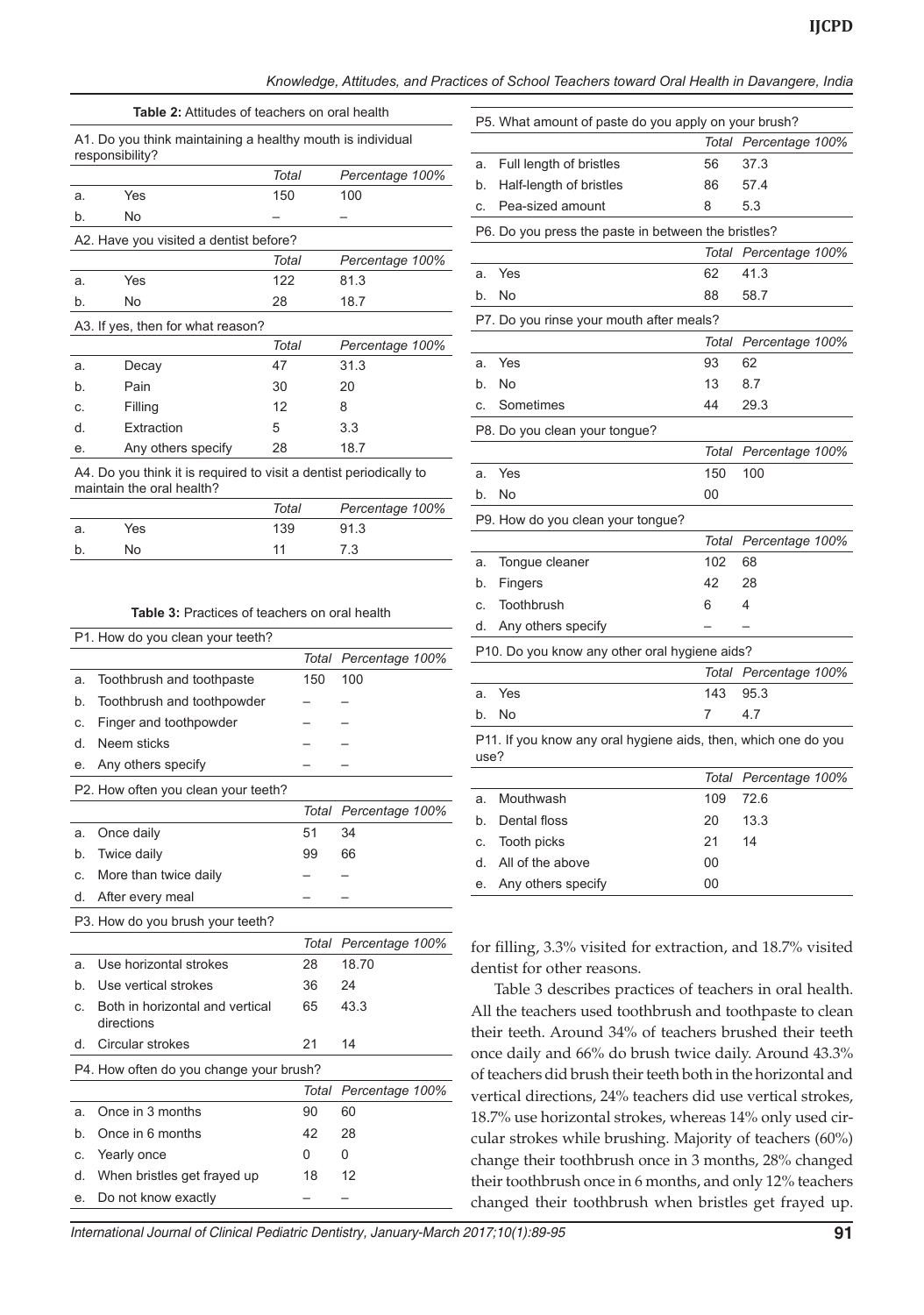Around 37.3% of teachers apply the toothpaste to the full length of bristles, 57.4% did apply toothpaste to half-length of the bristles, and only 5.3% used a peanut-sized amount. Only 41.3% of teachers did press the paste in between the bristles, whereas 58.7% did not press paste in between bristles. Nearly 62% teachers did rinse mouth after each meal, 8.7% teachers did not rinse mouth, whereas 29.3% teachers do rinse sometimes. All teachers (100%) did clean their tongue, 68% used tongue cleaner, 28% used finger to clean their tongue, and 4% did use toothbrush to clean their tongue. About 95.3% teachers did know about oral hygiene aids and 4.7% did not know about other oral hygiene aids. Among 95.3% teachers, 72.6% used mouthwash as oral hygiene aid, 13.3% used dental floss, and only 14% used tooth pick as oral hygiene aid.

Further, (Table 4) general information on topics of oral health in school curriculum was also assessed. All teachers (100%) pertained to the fact that all the abovementioned topics are present in the school curriculum. Only 83.33% of teachers have been trained to give education on the topics related to the oral health and 16.67% made no attempt to give education on oral health topics. About 6.6% of teachers have given education on teeth types, functions, structure, and eruption to children, 66.67% about brushing, good dietary habits, oral habits, 6.6% have made an attempt to give education on tooth decay gum diseases, irregular teeth, causes, treatment and prevention, and only 3.33% made an attempt to give education on all the above-mentioned topics. Around 20% teachers have used oral health talks as a method of teaching schoolchildren about oral hygiene. About 56.67% used models, chart, and poster as mode of teaching. Only 6.67% used all methods to educate children on oral health.

Almost all their schoolchildren (100%) have responded favorably to the teachers for oral health education, and all the schoolchildren are benefited by oral health education given by the teachers who have been trained.

## **DISCUSSION**

Preprimary and primary schools have a great potential for influencing the health behavior of the child.<sup>14-</sup>  $17$  During this period, the child goes through active developmental stages. The role of teachers during these developmental stages of the child is very important. Hence, school teachers can play a major role in oral health education programs at school levels. Schools have tremendous capacity to be supportive of programs involving preventive dentistry for children.<sup>18</sup> It was found that teachers traditionally have educated children regarding oral health and often participated in schoolbased prevention programs.<sup>19</sup>

**Table 4:** General information on oral health in school curriculum G1. Are the topics related to teeth and mouth in the present school curriculum?

|       |            |         | Total Percentage 100% |
|-------|------------|---------|-----------------------|
| а.    | <b>Yes</b> | 150 100 |                       |
| $b$ . | No.        | 00      | 00                    |

G2. Have you been trained to give education on topics related to teeth and mouth to schoolchildren?

|    |            |    | Total Percentage 100% |
|----|------------|----|-----------------------|
| а. | <b>Yes</b> |    | 125 83.33             |
| b. | No.        | 25 | 16.67                 |

G3. Have you made an attempt to give education related to teeth and mouth to your students?

|    |     |          | Total Percentage 100% |
|----|-----|----------|-----------------------|
| a. | Yes |          | 125 83.33             |
| b. | No. | 25 16.67 |                       |

G4. If yes, what kind of oral health education have you given to your schoolchildren?

|    |                                                                                                              |     | Total Percentage 100% |
|----|--------------------------------------------------------------------------------------------------------------|-----|-----------------------|
| a. | About the teeth types, function, 10<br>structure, and eruption                                               |     | 6.6                   |
| b. | About brushing, good dietary<br>habits, injurious oral habits                                                | 100 | 66.67                 |
| C. | Education about tooth decay.<br>gum diseases, irregular teeth,<br>their causes, treatment, and<br>prevention | 10  | 6.6                   |
|    | All of the above                                                                                             | 5   | 3.33                  |

G5. What methods are you employing to give oral education to schoolchildren?

|         |                                                   |    | Total Percentage 100% |  |
|---------|---------------------------------------------------|----|-----------------------|--|
| a.      | Oral health talks                                 | 30 | 20                    |  |
| b.      | Models, charts, and posters                       | 85 | 56.67                 |  |
| $C_{1}$ | All of the above                                  | 10 | 6.67                  |  |
|         | Co Houshous vous otudente reepended to eral booth |    |                       |  |

G6. How have your students responded to oral health education?

|                                                           |         | Total Percentage 100% |
|-----------------------------------------------------------|---------|-----------------------|
| a. Favorably                                              | 125 100 |                       |
| b. Unfavorably                                            |         |                       |
| C.7 Do vou think aral health education has benefited vour |         |                       |

G7. Do you think oral health education has benefited your schoolchildren?

|    |     |         | Total Percentage 100% |
|----|-----|---------|-----------------------|
| а. | Yes | 125 100 |                       |
| b. | No. | OO.     | 00                    |

Our aim in this study was to assess the oral health knowledge and attitudes of school teachers toward oral health practice by administering self-administered questionnaires. The use of self-administered questionnaires has its own limitations. We have tried to overcome the bias by recording the data confidentially and explaining to the subjects the importance of the survey before filling the questionnaire. Moreover, this method of collecting

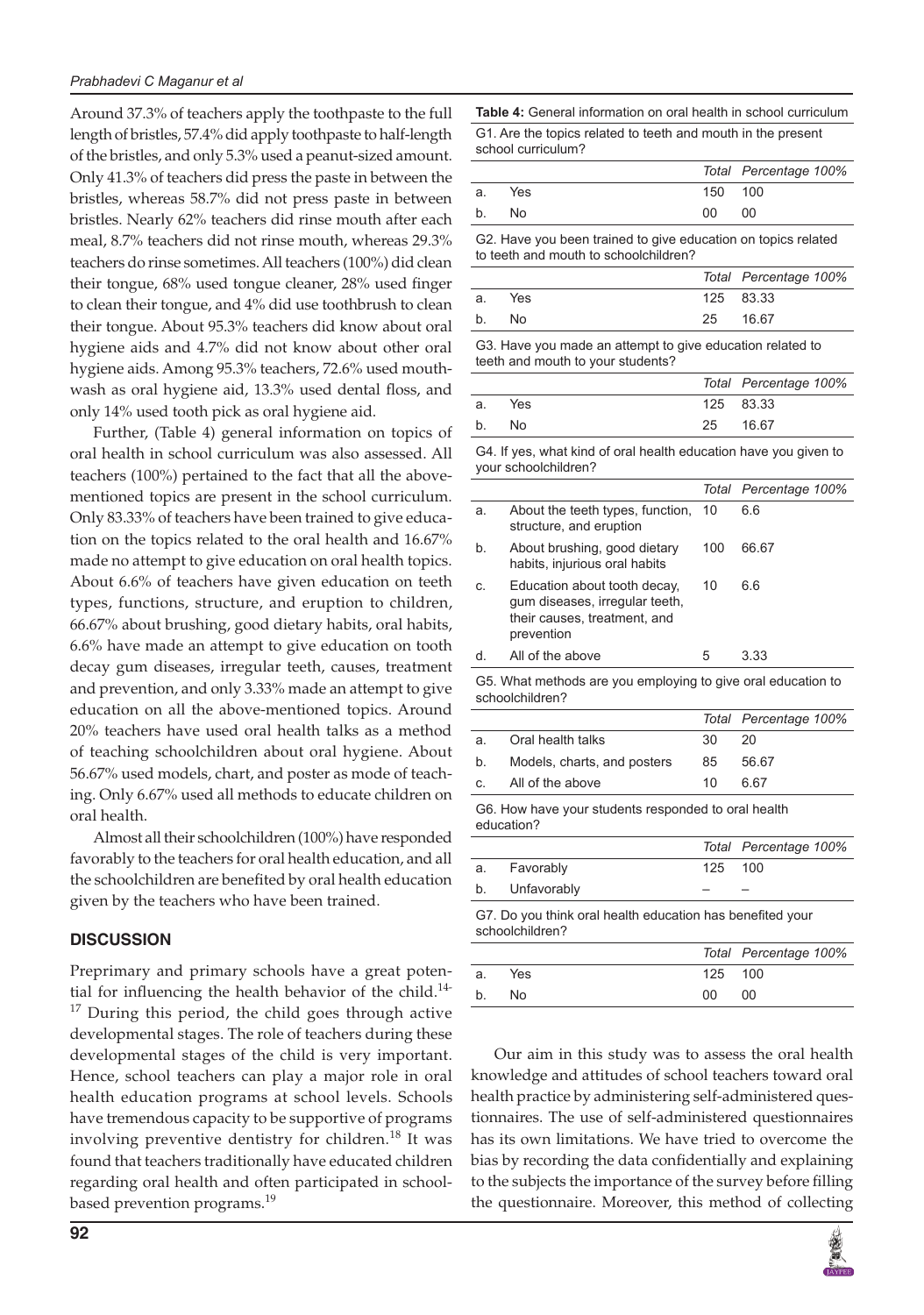data has been previously tested and has shown adequate reliability.6,7,9,15

Around 36% of teachers in the present study were aware of decay and 14.7% attributed that irregular brushing causes gum diseases. Teachers of our study showed more knowledge on effects of irregular brushing when compared with the studies done by Khan et  $al^{20}$  and al-Tamimi and Petersen,<sup>5</sup> who showed that 26% of school teachers did not know anything with regard to tooth decay and one-third did not know anything about gum disease.

In the present survey, 23.3% of teachers ascertained eating sweets and ice creams causes tooth decay. This conclusion is on par with studies conducted by Petersen et al.<sup>15</sup> About 14% teachers attributed that avoiding sticky foods decreases dental problems, which is similar with the study conducted by Ramroop et  $al<sup>21</sup>$  in which two-thirds of teachers thought dental decay could be prevented by eating less sugar.

Fluoridated containing compounds have been used in preventing incipient carious lesion since the early 1900s.<sup>22</sup> Optimal water fluoridation has been recognized as the single most cost effective public health measure known to science for preventing tooth decay.<sup>7</sup> Hence it was deemed essential to determine the knowledge and attitudes of schoolteachers towards the subjects of fluorides. In our study, more than 50 % of the teachers were aware of fluoridated tooth pastes which was similar to the study conducted on South African teachers<sup>12</sup> who showed adequate knowledge on fluorides. But in contrast to this, around 37.3% were unaware of fluoridated tooth paste in our study. This was similar to study done by Ankita Mota et al<sup>3</sup> and HD Sgan et al<sup>7</sup> who reported half of the teachers were never aware of fluoridated tooth paste.

About 54% were unaware of floss. These results indicate that improvement in knowledge toward the use of dental floss is needed, as floss helps to remove plaque and other debris interdentally. Intervention to increase the knowledge and subsequent use of flossing is essential and is in agreement with other studies.<sup>23</sup> Similar opinion was seen in the study conducted by Mota et al<sup>3</sup> where percentage of teachers using floss was very low.

According to our study, the knowledge on oral health among school teachers was quiet impressive.

# **Attitudes**

All the teachers were aware of the importance of a healthy mouth. Most of the teachers visited the dentist if there was a problem. This view was very similar to the study conducted by Almas et al $^{24}$  and Paul Lang et al.<sup>9</sup> However, the teachers know the importance of visiting a dentist regularly. This was in concurrence with the study conducted by Ramroop et  $al<sup>21</sup>$  and Chikte et al. $^{12}$ 

## **Practices**

Knowledge and practice in brushing teeth, changing toothbrush, and amount of toothpaste to be used were quite satisfactory.

All the teachers used toothbrush and toothpaste to clean their teeth. Around 34% of teachers brushed their teeth once daily, 66% do brush twice daily. The results are similar to the study conducted by Chikte et  $al<sup>12</sup>$  and Al-Mansour and Al-Zarea.<sup>25</sup>

In our study, the teachers exhibited knowledge on brushing techniques. This was on par with the study conducted by Almas et al, $^{24}$  who also said the teachers showed high level of knowledge regarding brushing.

About 72.6% used mouthwash as an oral hygiene aid, 13.3% used dental floss, and only 14% used toothpicks as oral hygiene aids. Interestingly, many of the teachers did use mouthwash as an accessory tooth cleaning aid. This was on par with a study by Mota et al.<sup>3</sup> While the reason behind this discrepancy could not be ascertained, one possible explanation could be the active promotion of mouthwashes in visual media and newspapers.<sup>3</sup>

## **General**

In our survey, all teachers (100%) pertained to the fact that topics on oral health were included in the present school curriculum. The majority of school teachers have been trained to give education on the topics related to the oral health, and they made an attempt to give education on the oral health topics to their children in the school. Because of insufficient knowledge, there were few teachers who were not presenting lectures to the children on oral health. All of the teachers, irrespective of their experience, had highly acceptable scores for attitudes toward oral health. This showed that although some did not have good knowledge, they still had positive attitudes regarding their oral health. The results were similar to the previous study conducted by Wyne et al,<sup>26</sup> Ahmad,<sup>17</sup> and Sukhabogi et al.<sup>27</sup>

Numerous studies have been conducted worldwide and demonstrated the attitude, knowledge, practices, and willingness of school teachers to promote oral health among their children in school. Some studies in Minnesota, USA, $^{11}$  Michigan USA, $^9$  and in some parts of India3,16,27 have shown inadequate oral health knowledge, while on the contrary, studies from Romania, China,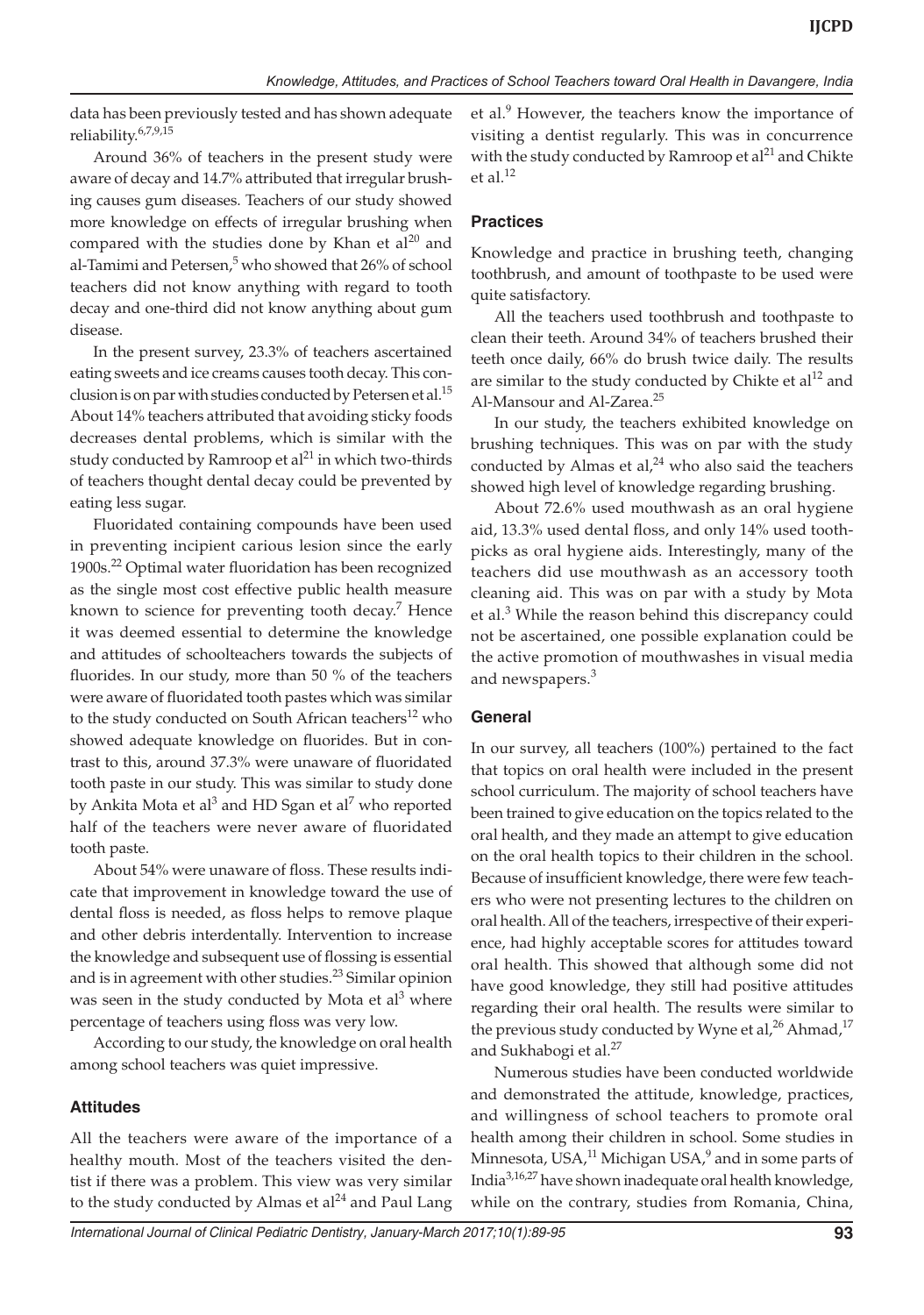Saudi Arabia, and United States of America have reported positive attitudes and knowledge on oral health among teachers, and that they showed willingness to participate in oral health promotion.<sup>5,6,15,17</sup> Hence, providing education on oral health in schools helps children to develop personal skills, provides knowledge about oral health, and promotes positive attitudes and healthy behaviors. Oral health education can be taught as a specific subject or as part of other subjects, addressing the underlying physical, psychological, cultural, and social determinants of oral and general health.<sup>4</sup>

The results of such questionnaire surveys should always be viewed with caution. There is possibility of bias created. This is created especially

- When the respondents are aware that the survey is being conducted by dental specialists;
- When filling favorite responses to the questions in the questionnaire.

So, we conclude the following:

- Even though most of the teachers show satisfactory knowledge in some aspects of preventive oral health, they still lag behind in knowledge in some crucial parts of oral health. There is a definite and immediate need for teacher training programs on basic oral health knowledge. Further workshops are recommended to improve their existing knowledge.
- All the teachers should be trained at regular intervals, comprehensively regarding importance of oral health and creating awareness on oral health promotion for their students with the help of health care personnel or organizations.
- Presently, the school curriculum has topics on oral health and its importance. Teachers can be considered to educate and motivate schoolchildren in maintaining their oral health. Efforts should be made to involve all teachers to educate and teach the child.

# **REFERENCES**

- 1. Hewitt CN. The work of hygiene in the education of children in the common schools, and in the families and society in which they live. Public Health Pap Rep 1878;4:81-87.
- 2. Gauthier S. Teaching of hygiene in the elementary schools. Public Health Pap Rep 1894;20:259-262.
- 3. Mota A, Oswal KC, Sajnani DA, Sajnani AK. Oral health knowledge, attitude, and approaches of pre-primary and primary school teachers in Mumbai, India. Scientifica (Cairo) 2016;2016:5967427.
- 4. Kwan SY, Petersen PE, Pine CM, Borutta A. Health-promoting schools: an opportunity for oral health promotion. Bull World Health Organ 2005 Sep;83(9):677-685.
- 5. al-Tamimi S, Petersen PE. Oral health situation of school children, mothers and school teachers in Saudi Arabia. Int Dent J 1998;48(3):180-186.
- 6. Petersen PE, Esheng Z. Dental caries and oral health behavior situation of children, mother and schoolteachers in Wuhan, People's Republic of China. Int Dent J 1998 Jun;48(3): 210-216.
- 7. Sgan-Cohen HD, Saadi S, Weissman A. Dental knowledge and attitudes among Arab school teachers in northern Israel. Int Dent J 1999 Oct;49(5):269-274.
- 8. Nyandindi U, Milen A, Palin-palokas T, Robison V. Impact of oral health education on primary school children in Tanzania. Health Promot Int 1996 Sep;11(3):193-201.
- 9. Lang P, Woolfolk MW, Faja BW. Oral health knowledge and attitudes of elementary school teachers in Michigan. J Public Health Dent 1989 Winter;49(1):44-50.
- 10. Loupe MJ, Frazier PJ. Knowledge and Attitudes of school teachers toward oral health programs and preventive dentistry. J Am Dent Assoc 1983 Aug;107(2):229-234.
- 11. Glasrud PH, Frazier PJ. Future elementary school teachers knowledge and opinions about oral health and community programs. J Public Health Dent 1988 Spring;48(2):74-80.
- 12. Chikte UM, Brand AA, Gilbert L. Suitability of teachers as oral health educators. J Dent Assoc S Afr 1990 Oct;45(10): 429-432.
- 13. Raju, HG.; Nagesh, L.; Deppa, D. Oral health promotion and intervention activities carried out in rural areas of Davangere district. A report on GOI-WHO Collaborative Programme, Vol. 7; 2006.
- 14. Tones BK. Socialisation, health career and the health education of the schoolchild. J Inst Health Educ 1979;17(1):23-28.
- 15. Petersen PE, Danila I, Samoila A. Oral health behavior, knowledge, and attitudes of children, mothers, and schoolteachers in Romania in 1993. Acta Odontol Scand 1995 Dec;53(6): 363-368.
- 16. Hv A, D'Cruz AM, Shirahatti RV. Knowledge, attitude and practice regarding oral health among the rural government primary school teachers of Mangalore, India. J Dent Hyg 2013 Dec;87(6):362-369.
- 17. Ahmad MS. Oral health knowledge and attitude among primary school teachers of Madinah, Saudi Arabia. J Contemp Dent Pract 2015 Apr;16(4):275-279.
- 18. Kenney JB. The role and responsibility of schools in affecting dental health status – a potential yet unrealized. J Public Health Dent 1979 Fall;39(4):262-267.
- 19. Mullins R, Sprouse W. Dental health knowledge of elementary school teachers in Bowling Green, Kentucky, 1972. J Am Soc Prev Dent 1973 Jan-Feb;3(1):60-65.
- 20. Khan N, Al-Zarea B, Al-Mansour M. Dental caries, hygiene, fluorosis and oral health knowledge of primary school teachers of Riyadh, Saudi Arabia. Saudi Dent J 2001;13(3): 128-132.
- 21. Ramroop V, Wright D, Naidu R. Dental health knowledge and attitudes of primary school teachers toward developing dental health education. West Indian Med J 2011 Oct;60(5): 576-580.
- 22. Silverstone LM. Remineralization and enamel caries: new concepts. Dent Update 1983 May;10(4):261-273.
- 23. Prakash, H.; Duggal, R.; Mathur, VP. Oral health module for prevention of dental caries in school children. New Delhi: A GOI-WHO – India Biennium Project; 2004.